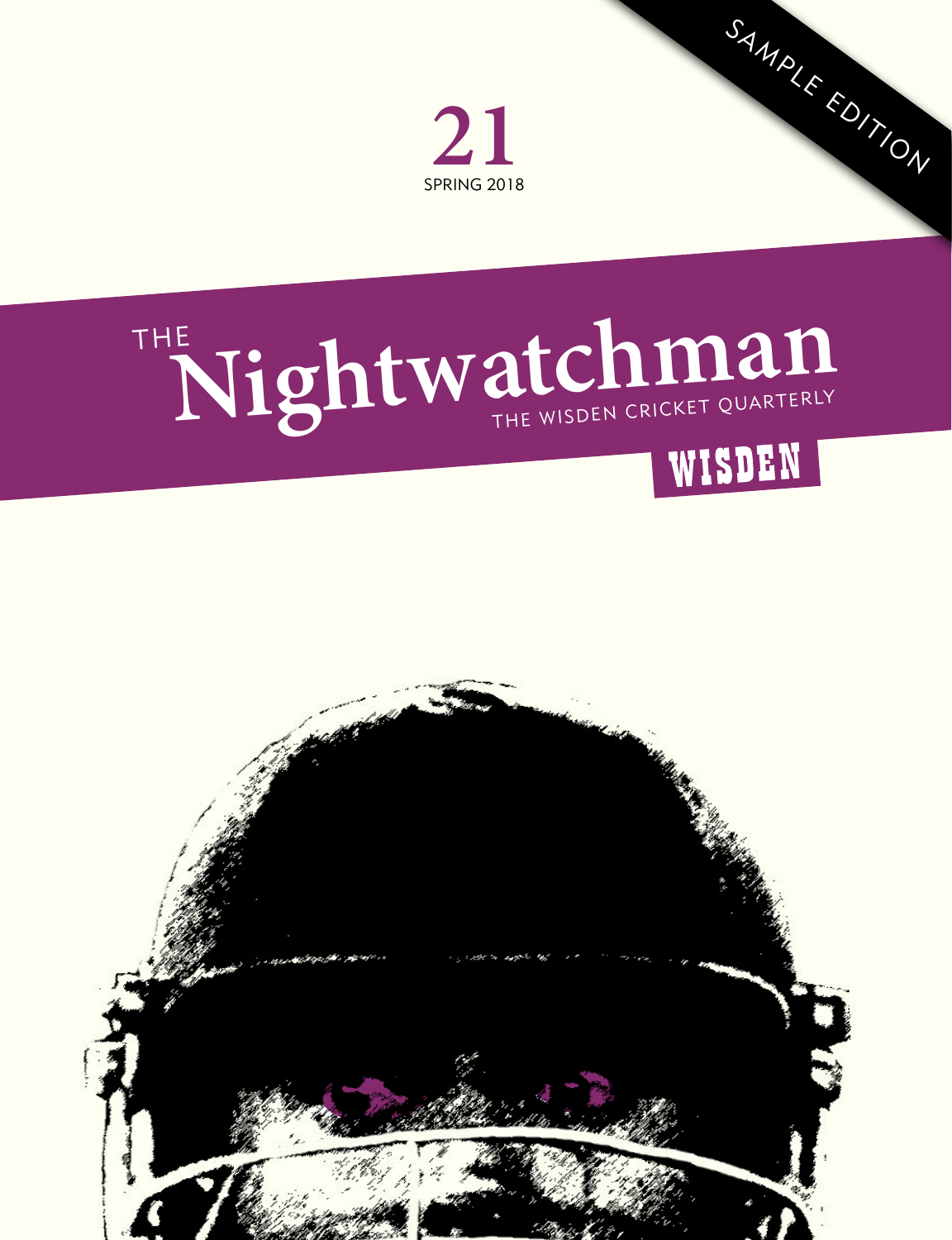

Cricket's past has been enriched by great writing and Wisden is making sure its future will be too. *The Nightwatchman* is a quarterly collection of essays and long-form articles and is available in print and e-book formats.

Co-edited by Anjali Doshi and Tanya Aldred, with Matt Thacker as managing editor, *The Nightwatchman* features an array of authors from around the world, writing beautifully and at length about the game and its myriad offshoots. Contributors are given free rein over subject matter and length, escaping the pressures of next-day deadlines and the despair of cramming heart and soul into a few paragraphs.

There are several different ways to get hold of and enjoy *The Nightwatchman*. You can subscribe to the print version and get a free digital copy for when you're travelling light. If you don't have enough room on your book case, you can always take out a digital-only subscription. Or if you'd just like to buy a single issue – in print, digital or both – you can do that too. Take a look at the options below and decide which is best for you.





**Digital subscription** Annual e-book only subscription

[Click to Buy](http://www.thenightwatchman.net/buy/product-category/subscriptions)



# **Digital single copy** Single issue (e-book only)

**£4** [Click to Buy](http://www.thenightwatchman.net/buy/product-category/single-issues)



**21**

**Single copy** Single issue (with free with free e-book version) **£10 (+P&P)**

# [Click to Buy](http://www.thenightwatchman.net/buy/product-category/single-issues)

## **ISSUE 21 – SPRING 2018**

**Matt Thacker** introduces issue 21 of the *Nightwatchman* **Harry Pearson** presents the waggiest fielder of them all **Jon Harvey** breathes his brother's sporting legacy **Steve Menary** laments the demise of cricket in Morocco **Kate Laven** investigates the changing path to cricket journalism **Ben Jones** explores the noise that defines a season **Paul Edwards** on the glorious summer of 1976 **John Taylor** saw Wally Grout's lasting legacy **John Crace** spent the winter reading **Matt Thacker** sends back some holiday snapshots **The dashing glovemen** – finders keepers **Benjamin Brill** on when the past was a long time ago **Raf Nicholson** examines the father-daughter axis **Isabelle Westbury** looks at English cricket's relationship with its South Asian diaspora **Donald Zec** on living in the nervous nineties **Andy Donley** asks whether the spirit of cricket still matters **Daniel Rey** explores his grandfather's wartime game **Dave Edmundson** recalls the golden age of the Lancashire League **Peter Prendergast** on cricket's selfish gene **Samanth Subramanian** is an Indian playing in Ireland **Jonathan Rice** recalls his sushi years **Alex Book** on life, love and cricket

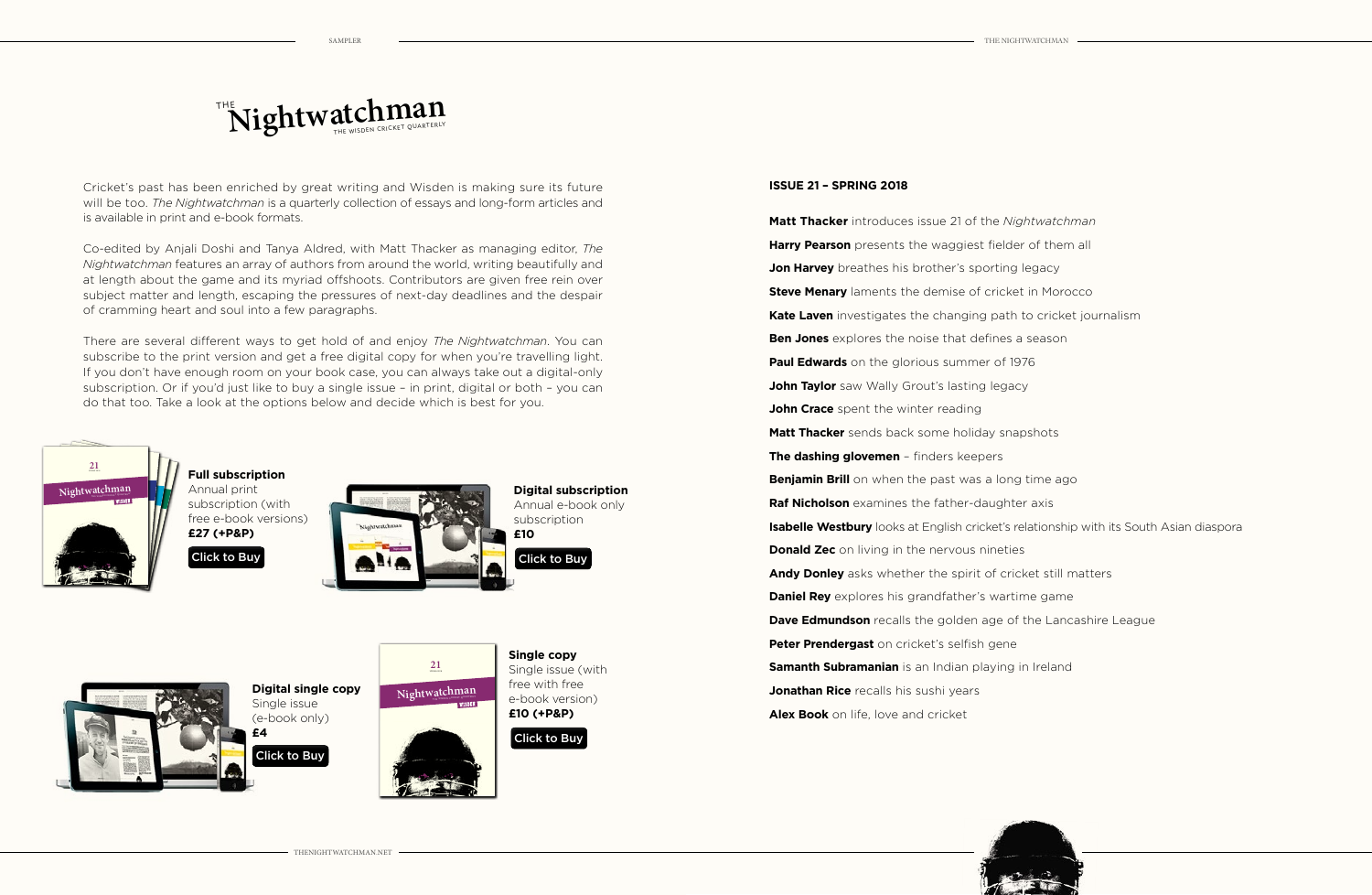

# FOUR SHORT LEGS AND A WAGGING TAIL

# *Harry Pearson on the dog days of cricket*

People will speak in wonder of the outfielding of Derek Randall, Jonty Rhodes or perhaps even of Colin Bland, but by far the greatest cover I ever saw was a short, stocky, greybearded fellow from County Durham. He rejoiced under the unlikely name of Charlemagne Commondale, but was known to teammates simply as Ingo.

Ingo was so swift across the ground he could be entrusted with patrolling the entire off side between point and mid off. His lack of height helped him to scoop up even the most firmly struck drive, while his gravitydefying leaps into the air saw him pull off many an outrageous catch. No batsman dared chance a second run to Commondale; his return – always to the bowler's end – was swift and deadly accurate largely because he eschewed throwing the ball in favour of sprinting to the stumps with it full tilt. He had the stamina to keep going all day long, his concentration never wavered. Despite the fact that he couldn't bowl and had not the faintest idea even how to hold a bat he was considered by one and all to be worth a place in any side for his fielding alone.

I had known Ingo since he was a nipper and took a proud paternal attitude to him. It would be nice to think that his brilliance as an outfielder was somehow picked up from me. Yet while it is true I had helped hone his skills by throwing a powerball against an uneven sandstone wall for him to catch for hours on end during long summer evenings, the fact was that his talents – the judgment of angles and distances, the speed across the ground, the unwavering focus and unquenchable stamina – were purely genetic. His ancestors, originally from

the hills of Southern Germany, had for centuries plied their trade as livestock herders and rat-catchers. It was in his blood. Ingo, you see, was a Standard Schnauzer. He was by far the greatest cricketing dog I have ever played alongside. And there have been many. Indeed, during days out with friends on the Northumberland coast in the early years of parenthood we could often field an entire XI of them.

Ingo's oldest friend, Stanley, a cavalier King Charles Spaniel, was a patrician feature of our team. Like a blueblooded amateur of the Edwardian era, Stanley refused to run or jump. Instead he stood at first slip, a position from which he surveyed proceedings with the barely disguised aristocratic disgust of one who should rightfully have been sitting in the lap of a perfumed courtesan in a luxurious carriage trotting through the streets of a bustling city rather than standing in the lashing wind on a northern beach. Whenever the ball came near him, Stanley flinched, not I think from fear, but from revulsion at its vulgarity. Stanley did not bring much to the team playing-wise, but he certainly added tone.

A Border Collie named Jess was another regular in our starting lineup. Jess was quick and active, yet essentially useless, except when the pre-school members of the fielding side decided that standing around waiting for the ball was totally boring and it would be far more fun to discover what getting washed out to sea felt like. At which point Jess would plunge into the waves after them and drive them back to the shore, barking and occasionally snapping at their

ankles – how Trevor Bayliss could have used Jess in Australia this winter.

My first cricketing dog was a West Highland Terrier who came from Berwick Hills on Teesside. He had short legs, several missing teeth and a minatory attitude that often ended in violence. He answered to Doogie, but his character and his preferred position of wicket-keeper led my friends and I to nickname him Rodney in honour of the great Australian stumper. It should be said, however, that though they shared many traits, Rodney Marsh never bit my father's thumb when he tried to take away the ham bone he was chewing under our dining-room table. Although I don't doubt that he would have done had the situation arisen.

Doogie's position behind the stumps was less to do with his talents than because it afforded him a good view out of the garden gate, the better for yapping at postmen, door-to-door salespeople and anyone else who threatened to violate his personal space. Occasionally a delivery would beat the bat and rebound back onto the stumps off his rump, allowing us to mark the wicket down as a stumping.

In an attempt to interest Doogie more in the game I once experimented by rubbing the ball with a beef-stock cube. It worked, rather too well. Prising the meaty cherry from his grasp was like trying to get Dennis Lillee to relinquish the ball when he was on a hat-trick against England at the WACA. Although to be fair I expect even DK would have stopped short of burying the ball under a rose bush and snarling if Ian Chappell went within a yard of it.

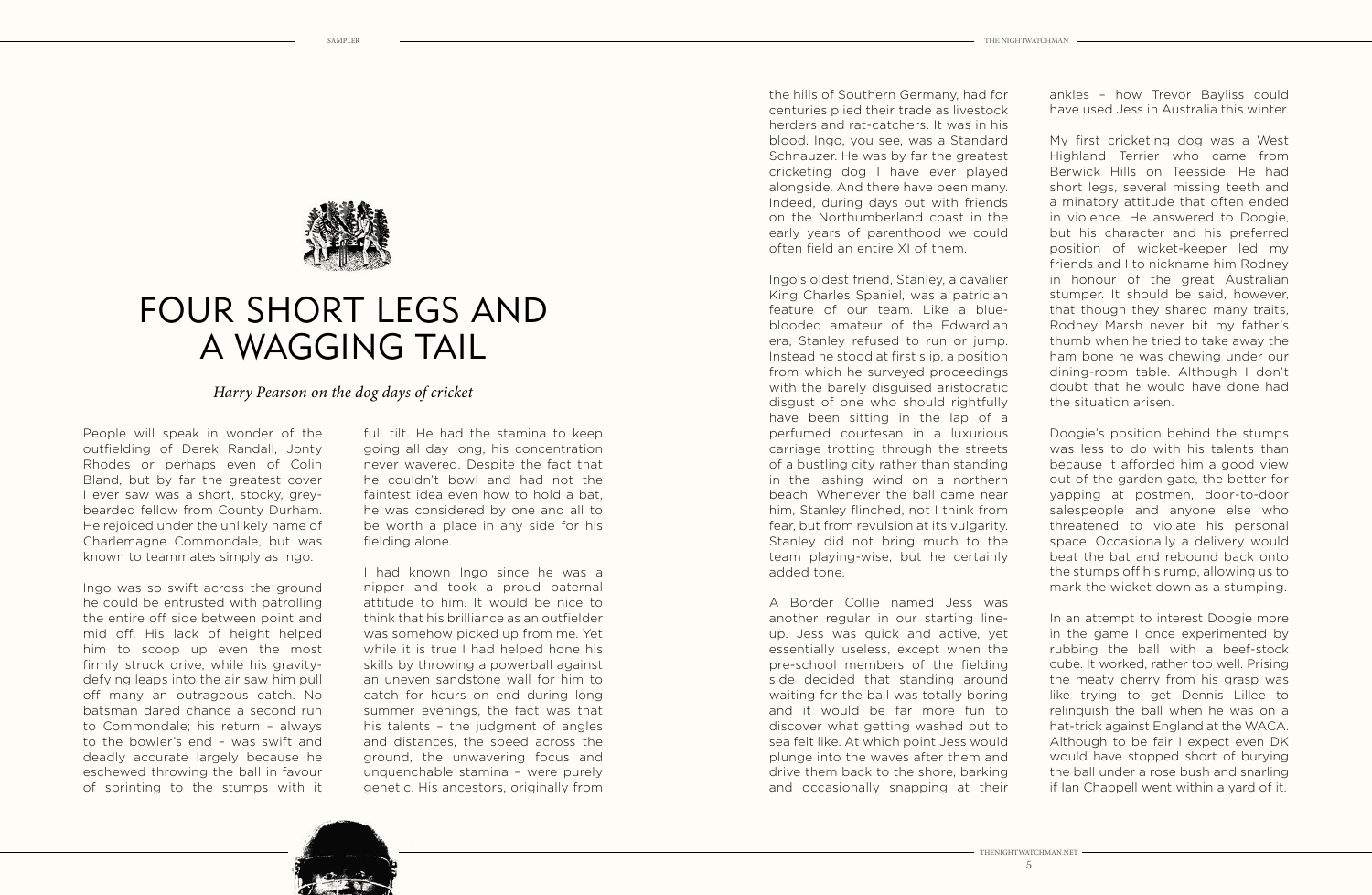• • •

My auntie Bertha's dog Rascal also made a contribution to our games in the garden, though mainly by peeing on a length just outside off stump and then scuffing it up with his powerful back legs, after the style of fellow Yorkshireman Bobby Peel. More than once the umpires warned him about his behaviour, but since he was a Jack Russell Terrier he took even less notice of them than Peel himself would have done. Local knowledge dictated that the minute Rascal appeared it was time to bring on the spinner.

There were others too: Fred the psychotic Lakeland Terrier who refused to wait until victory was sealed before grabbing a stump and running off with it; Bungle the Basset Hound who prevented dozens of boundaries one afternoon simply by lying down and falling asleep at midwicket; Misky the golden Labrador who contributed little to the cricket but could be relied on at the close to howl along semi-melodically to a harmonica rendition of Booker T and the MG's "Soul Limbo".

When it came to actually playing the game, though, none of them could match Ingo. What a fieldsman he was. Any captain would have wanted him in their side. Indeed, had it not been for an unfortunate habit of attempting to have sex with spectators during play he would certainly have been a multi-million-dollar signing for an IPL franchise. And yes, I know what you're thinking, but I reckon we should leave Shane Warne out of this.

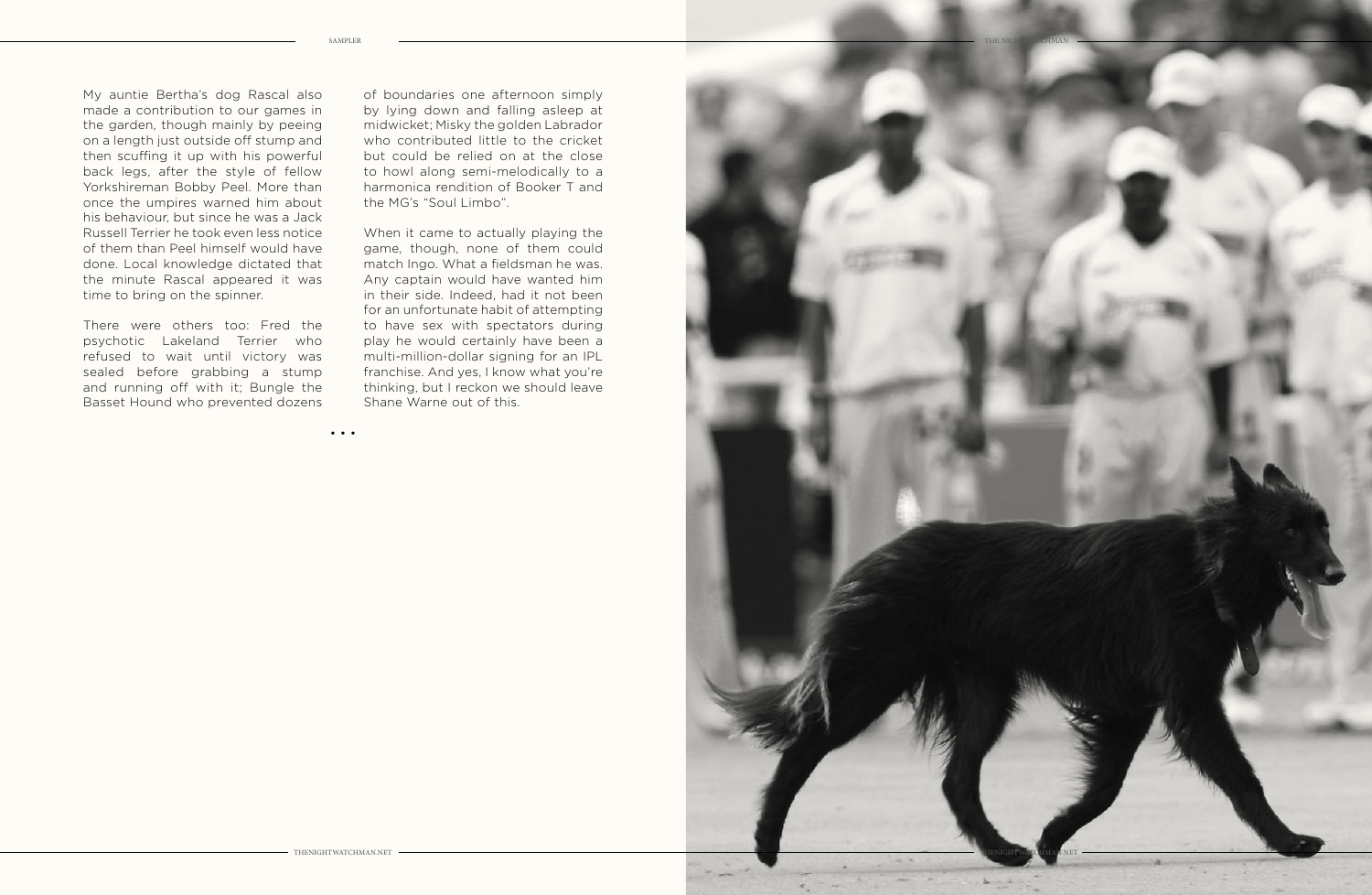

# EXTRACTS

RI'd do it in Dan's memory, to celebrate our unalloyed love of every sport in the world and wrap myself in the comfort blanket of our shared passion, as I began something that should have been unthinkable: my first sporting adventure without him. The spectre of grief still towered over me, but instead of allowing myself to be dominated by the past, perhaps I could use it to help chart my days ahead and keep my head from dipping too low. Over the next 12 months I wasn't just going to be the avid supporter I've always been. Now I needed sport to support me. And this is how I found myself at Lord's

# **JON HARVEY**

• • •

Sheep roam in the nets. A piece of heavy machinery squats on the outfield. The rest of the pitch is dug up or concreted over. Like the game of cricket in Soussi's country, the Tangier Oval is derelict. The unlikely but sad tale of Moroccan cricket involves tragedy, World Cup winners, millions of dollars of wasted investment and, ultimately, the death of a dream.

## **STEVE MENARY**

• • •

Look around any international cricket press box these days and you will see pretty much what you saw a zillion years ago. A type of white, middle-class, well-educated, highly intelligent male who at some stage may have worried their mothers with a mild strain of autism.

Their heads will be bowed over laptops and they will be in a cricket bubble, entranced by a daily dose of repetitive patterns and statistics. They may seem tense but there is no real need for them to interact with others. So they don't, until food is served.

# **KATE LAVEN**

#### • • •

Hovering over its head at all times, the men's game is weighed down by history. The anxiety of influence looms large, blown up by the cynicism of voices with overs in their legs. Stokes is no Botham. Lyon is no Warne. Kohli is no Sachin. Where's Lillee? Thommo? Miandad? Wasim? Gavaskar? Waqar? Waugh? Border? Willis? Bedser? Holding?

In the shadow of all this history – just one bloody thing after another – distinct, sharp moments are harder to achieve. Their excellence comes with caveats. Best since then. Best since them.

#### **BEN JONES**

• • •

I could have asked Reg what it was like to play in the Test where Len Hutton and Denis Compton made their first centuries against Australia. Hedley Verity played in that match, as did Bill OReilly. I might have asked about Stan McCabe's 232, an innings so fine that Bradman called his players onto the balcony at Nottingham to watch it. I should have asked about playing county cricket in the same side as Wally Hammond or bowling in tandem with Charlie Parker, one of the game's few Bolsheviks. I did none of those things, none of them.

# **PAUL EDWARDS**

• • •

Presumably most spectators were as puzzled by the hiatus as I was. Why should it take this long to decide who was run out? What was, or was not, happening? Then someone in the Grand Stand called out:

# "Remember Wally Grout '64!"

Of course! The first Test of 1964. Trent Bridge. Titmus, called for a run by Boycott, collided with the bowler, Hawke, who was running to field the ball. With Titmus sprawling in mid-pitch, the ball was returned to wicket-keeper Grout who, in an act of exemplary sportsmanship, chose not to break the wicket.

## **JOHN TAYLOR**

• • •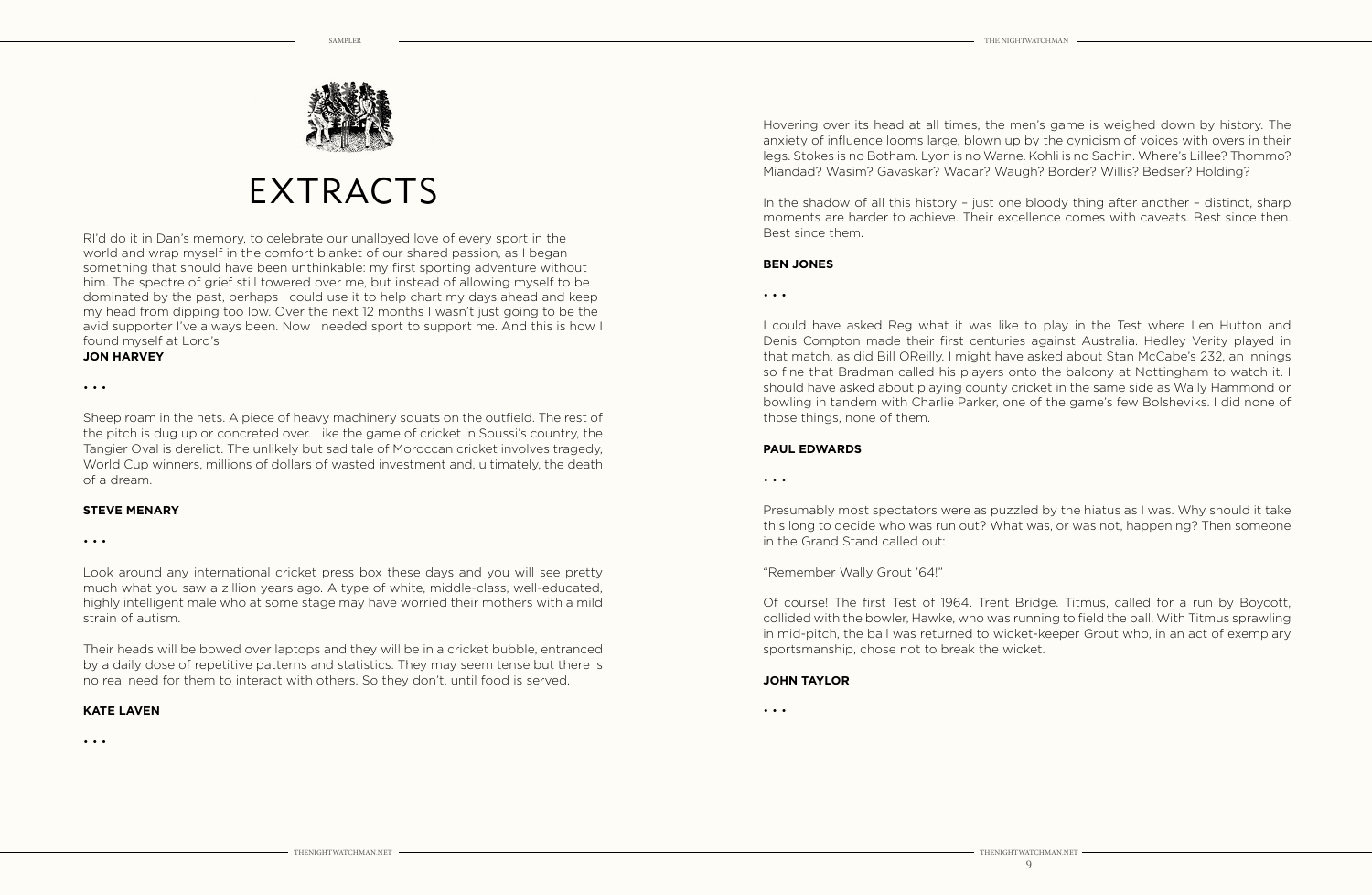THE NIGHTWATCHMAN

So as my interest in this winter's Ashes faded almost as soon as it had begun, I drifted back in time. Beginning with the winter of 1956 and Alan Ross's Cape Summer. Not an obvious choice as the cricket itself didn't appear to have been very remarkable, but one which appealed for a number of reasons. The first was that I had not read it for many, many years and second because I was curious to relive what it must have been like to follow a cricket tour during the Apartheid years. It's been almost 30 years since the South African white nationalist government fell and it felt timely to remember just how much it has changed.

# **JOHN CRACE**

#### • • •

Nearly 30 years on British Asians have still not been fully accepted into English cricket. However, the next 18 months offer an excellent opportunity for change – a chance to build on the events of last year: Pakistan's victory over India in the Champions Trophy and India's bold run in the Women's World Cup. With the India and Pakistan men's teams touring the UK this summer, and a World Cup to follow in 2019, more subcontinental cricket is coming to these shores than ever before. What more can be done to ensure that cricket in this country really is a game for everyone who lives here – including the three million South Asians who make up almost five per cent of the population?

# **ISABELLE WESTBURY**

#### • • •

We're blokes, so we've not planned this well. Or at all. We arrive at 5am. We can check into our place at 3pm. It doesn't matter how you play the time-difference game, that's a long wait. I text Aussie journo-genius Geoff Lemon. I'm not mad enough to call him at that hour. He's up of course. But not just up. Also up for driving 45 minutes to pick us up, stopping off at the supermarket to buy provisions (including cheeseand-Vegemite scrolls), cooking us said provisions, then directing our tired bodies to cosy corners of the family home. A strange and wonderful man. We've been in Oz a couple of hours and we've already ticked off most of the lyrics of "Down Under" by Men at Work. Dozing, I hear birdsong the like of which I've never heard before and I am vaguely listening to Geoff claiming koalas are never sober and that they love fighting. I close my eyes. I've got nets tonight and I need to rest.

# **MATT THACKER**

• • •

A left-arm tweaker With a size six bat Sold his wicket at a price That made up for a lack Of attacking flair

Curtained hair Borrowed kit A watchman, ever guarded As back and forth names flit

Michael Richmond Phil Rakusen Then "Sully: you're at three"

#### **BENJAMIN BRILL**

• • •

There are no gender barriers to inheriting a love of cricket. When I first saw Ian Shrubsole's tweet, it took me back to a dearly held memory of my own. I will never play in a World Cup final at Lord's, but I do share one experience with Anya Shrubsole: our dads first took us to the Home of Cricket. I was 11. Middlesex were playing Sussex at Lord's in a Championship game. Owais Shah was being touted as the next big thing in English Test cricket. We watched him dance around, then be dismissed for 11. Somebody called Andrew Strauss went on to make 48, though. I still have the scorecard.

# **RAF NICHOLSON**

• • •

No – what I shrink from is the question, "what does it feel like to be 99 years old?" I just don't know how to answer it. Is it a medical question, a philosophical one, or simply a polite display of bare-faced indifference? Moreover, friends and others keep telling me I am "amazing". I wish they would not – it induces dark thoughts and a hustle to "put my affairs in order".

# **DONALD ZEC**

• • •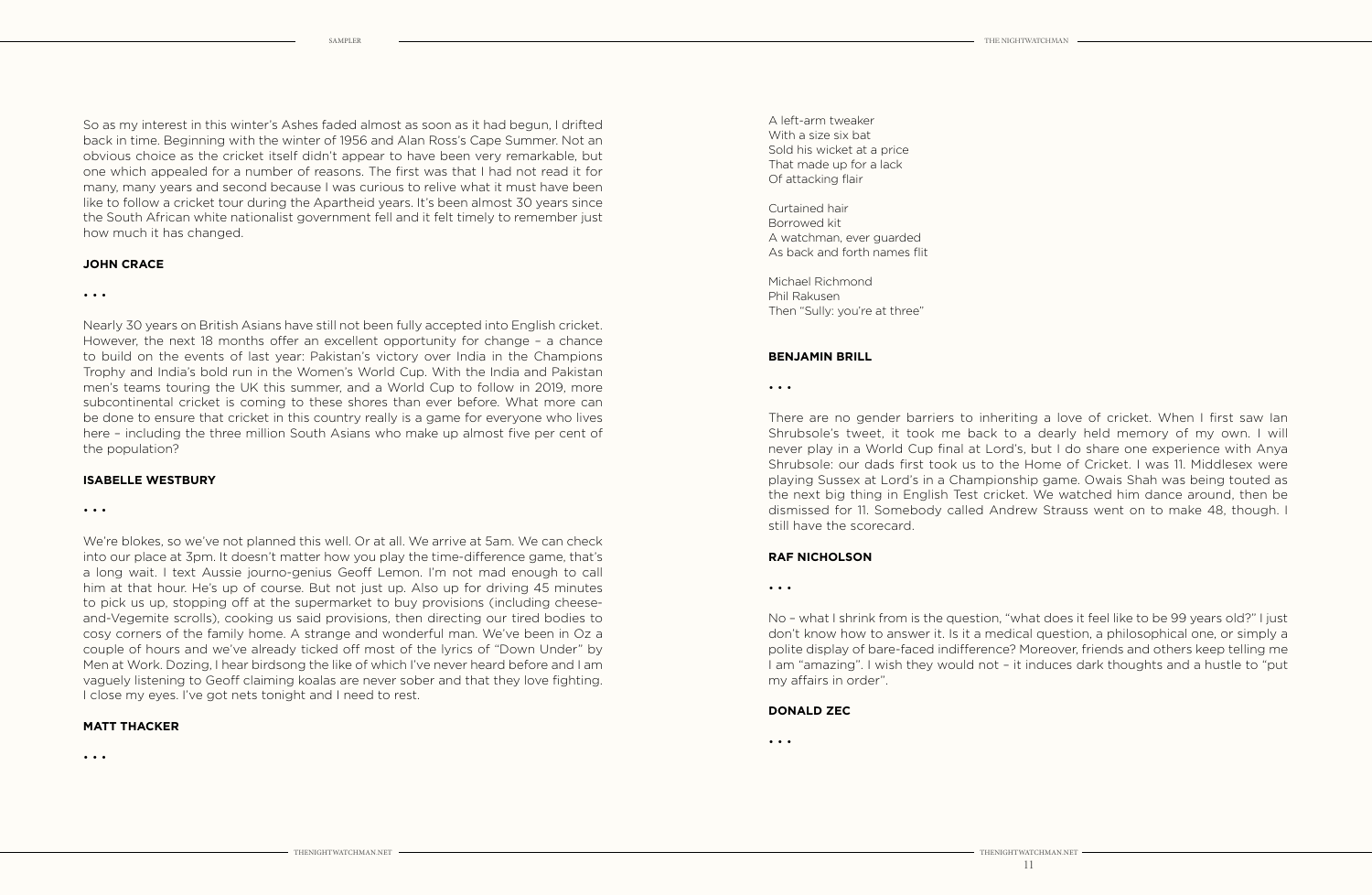One man well placed to pass judgment on the attitudes of young cricketers, in North West England at least, is Gary Yates, academy director at Lancashire CCC. Yates enjoyed a 12-year first-class career as an off-spinning allrounder and has gone on to fill a multitude of roles at the club since his retirement, working with young players as second XI captain, spin-bowling coach as well as in his current position.

"Traditional values are related to respect, and the respect is not there as much as it was," he told the Nightwatchman. "I think young players have a sense of entitlement. It's now more of a duty of the coaches and ex-players and current players to keep reinforcing these traditional values. It has to be a constant message that is passed down through the system."

But what is that message? What exactly is the spirit of cricket?

# **ANDY DONLEY**

#### • • •

Late one afternoon in 1944, Private Hugh Chamberlain of the Royal Engineers, stationed in Jerusalem, received an urgent summons. "Chamberlain," said the voice on the other end of the telephone line. "We're one short for tomorrow's game in Amman. We need a batsman. We leave at first light."

As the sun was rising in the Levant, 11 cricketers jumped into a military vehicle. Chaperoned by a convoy of trucks released by the army, they sped down the dusty Palestinian roads to Transjordan. The land was hardly flowing with milk and honey, but for those who made the trip, tea alone was worth it. "They were the most delicious ham sandwiches I've ever had."

# **DANIEL REY**

• • •

Collie Smith, Burnley's West Indian professional, is battling for his life today. He is in Stoke-on-Trent with a suspected spine fracture received in a car accident. Smith, who is 25, was travelling with two other West Indian cricketers, Tom Dewdney, Darwen's professional, and Garfield Sobers for Radcliffe, when their car was in a head-on crash with a cattle wagon near Stone.

Three days later the Telegraph revealed the full extent of the tragedy:

Tears were shed by many Burnley people, as news of the death of Collie Smith hit town. Round the bedside when he died were his three cricketing friends, Frank Worrell, Sonny Ramadhin and Cec Pepper.

#### **DAVE EDMUNDSON**

• • •

A couple of years back I received a call from one of my kids. He was outraged because he was down to bat at No.10. Never mind that he was an under-15 playing in an under-17 game. Or that he was a relative beginner, having taken up the sport a little more than a year earlier. He was boiling at the injustice of it, positively steaming, when all of a sudden there's a cheer in the background and he says: "Great, someone's out. At least that's one of them out of the way."

# **PETER PRENDERGAST**

• • •

Not long after moving to Ireland, it turned out, Brendan had found himself in a pub on 17 March 2007, when Ireland famously beat Pakistan in the World Cup. The uproar of cheer had been terrific, and Brendan found himself sucked in enough to start watching: an Ashes here, a few YouTube videos there, the usual stray hits that build the addiction. Then a friend told him about a club that played in an informal league in Dublin. He invited Brendan to join; now Brendan was inviting me.

# **SAMANTH SUBRAMANIAN**

• • •